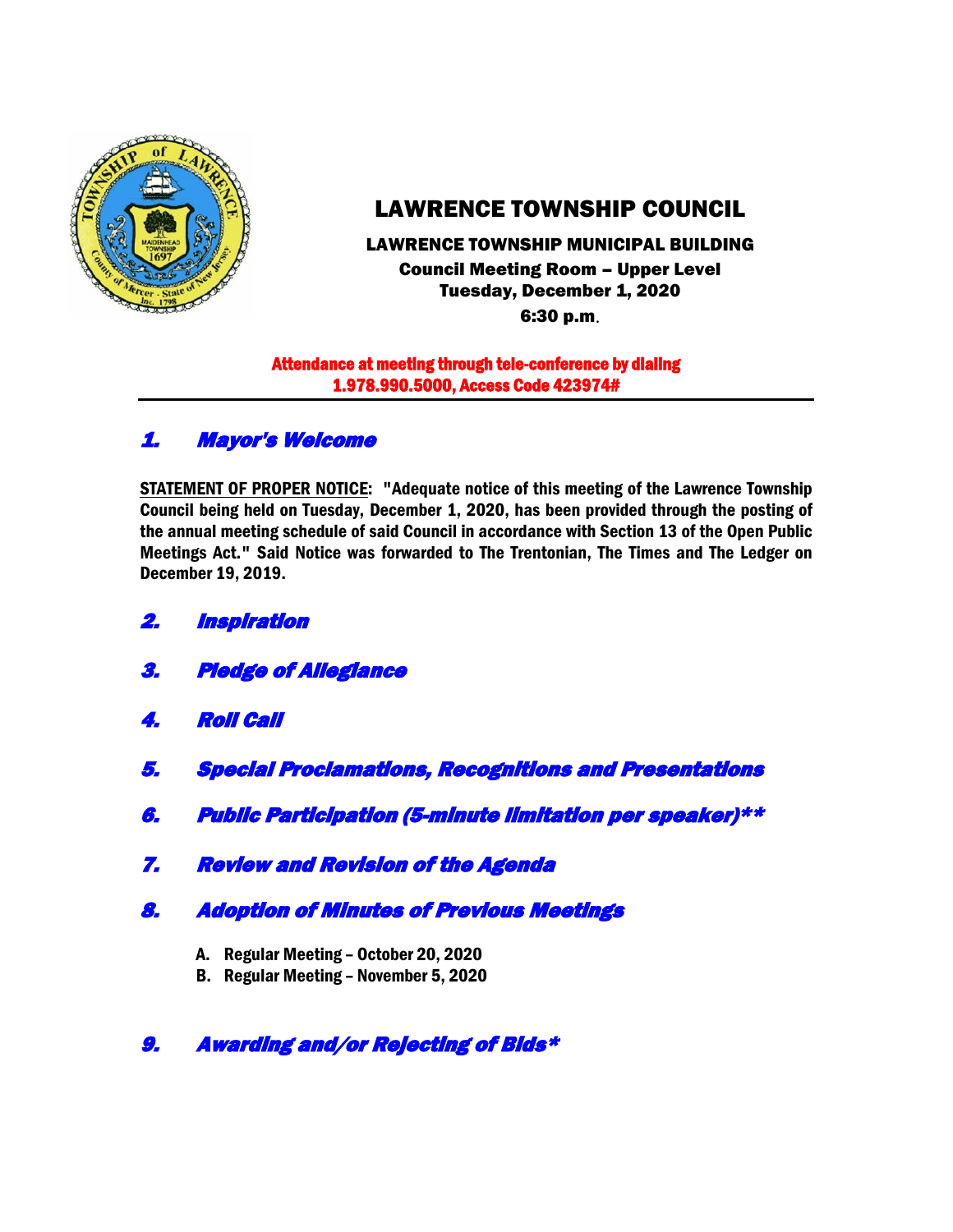### 10. Introduction of Ordinances**\*\***

- A. Ordinance No. 2376-20 AN ORDINANCE PROVIDING COMPENSATION FOR VULNERABLE POPULATION OUTREACH COORDINATOR UNDER THE GRANT KNOWN AS 'STRENGTHENING LOCAL PUBLIC HEALTH CAPACITY PROGRAM 2021' TOWNSHIP OF LAWRENCE, COUNTY OF MERCER, STATE OF NEW JERSEY
- B. Ordinance No. 2377-20 ORDINANCE AUTHORIZING THE PRIVATE SALE OF CERTAIN LANDS OF THE TOWNSHIP OF LAWRENCE, COUNTY OF MERCER, NOT NEEDED FOR PUBLIC USE – Alcazar Avenue
- C. Ordinance No. 2378-20 AN ORDINANCE OF THE TOWNSHIP OF LAWRENCE, COUNTY OF MERCER AUTHORIZING THE SALE OF VARIOUS PROPERTIES AS SHOWN ON THE TAX MAP OF THE TOWNSHIP OF LAWRENCE, OWNED BY THE TOWNSHIP OF LAWRENCE, NOT NEEDED FOR PUBLIC USE PURSUANT TO NJSA 40A:12-1, ET SEQ.
- D. Ordinance No. 2379-20 AN ORDINANCE AMENDING THE LAND USE ORDINANCE OF THE TOWNSHIP OF LAWRENCE TO REVISE SECTION 522 DRAINAGE AND STORM WATER MANAGEMENT
- E. Ordinance No. 2380-20 AN ORDINANCE TO REVISE THE ADMINISTRATIVE CODE CHAPTER 375, SOLID WASTE FOR CONFORMANCE TO NEW JERSEY DEPARTMENT OF ENVIRONMENTAL PROTECTION STORMWATER REGULATIONS – YARD WASTE PROXIMITY TO STORM DRAINS

### 11. Adoption of Ordinances\*

- A. Ordinance No. 2374-20 AN ORDINANCE AMENDING ORDINANCE NO. 2364-20 SALARY ORDINANCE OF THE TOWNSHIP OF LAWRENCE-UNCLASSIFIED AND/OR EXEMPT, SEASONAL, EMERGENCY (NON-UNION) EMPLOYEES FOR 2020-2021
- B. Ordinance No. 2375-20 AN ORDINANCE AMENDING ORDINANCE NO. 2311-18 PROVIDING CERTAIN JOB CLASSIFICATIONS AND PROVIDING COMPENSATION FOR THE MUNICIPAL EMPLOYEES OF THE TOWNSHIP OF LAWRENCE, COUNTY OF MERCER, STATE OF NEW JERSEY – Chief of Police
- 12. Manager's Report
- 13. Attorney's Report
- 14. Clerk's Report
- 15. Unfinished Business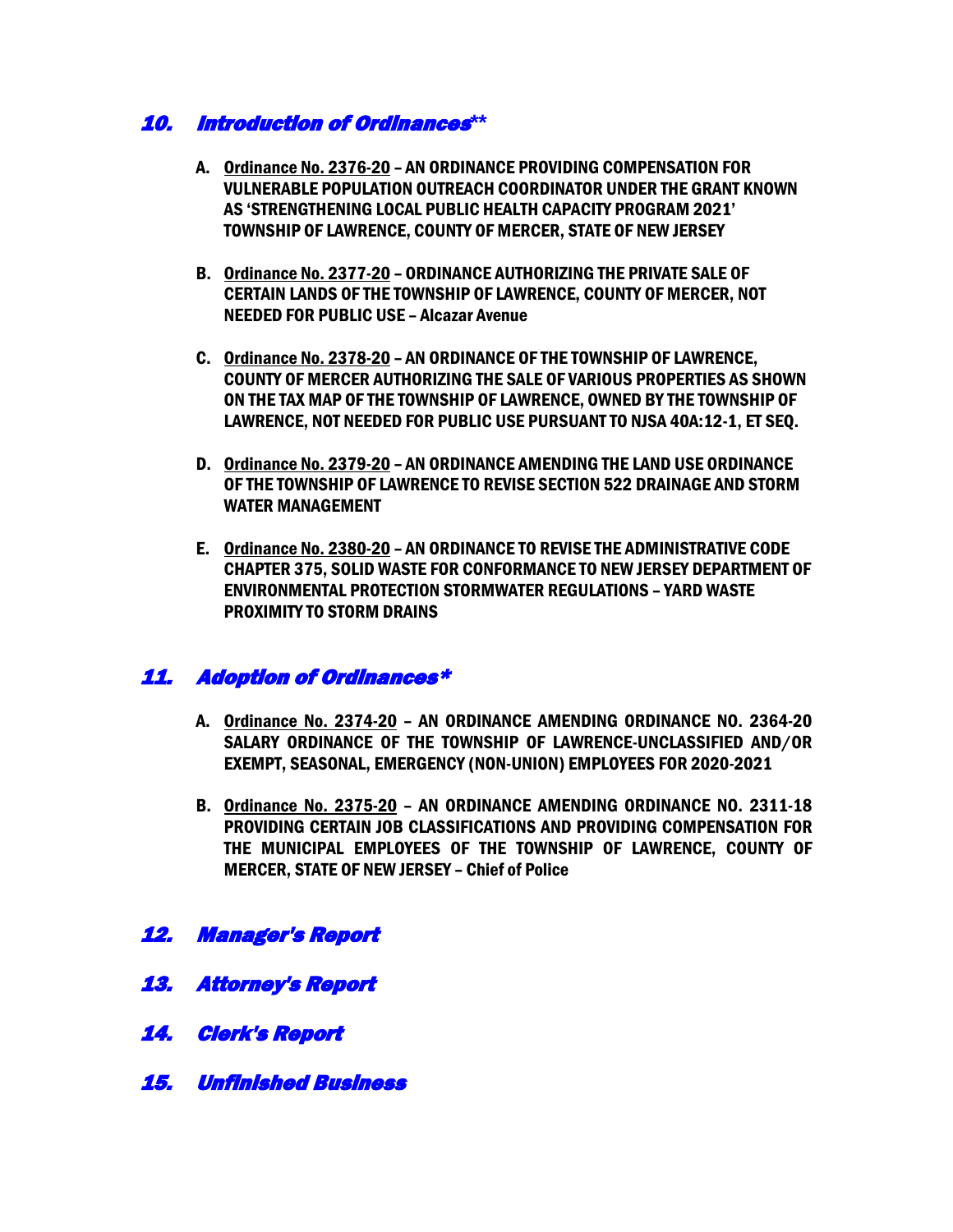# 16. New Business

A. Resumption of Committee Meetings via Electronic Means

### 17. Public Participation (3-minute limitation per speaker) \*\*

### 18. Resolutions

#### A. Bond Acceptance

#### B. Bond Release

- 1) #348 Authorizing Release of Maintenance Bond for Veena Donuts, LLC, SP-06/17
- 2) #349 Authorizing Release of Maintenance Bond for ETS Substation, SD-05/12
- 3) #350 Authorizing Release of Maintenance Bond for Muller Automotive, Inc., SP-03/12

#### C. Escrow Release

#### D. Refunds

- 1) #344 Authorizing the Refund of Property Tax Overpayment
- 2) #358 Authorizing the Refund of Tax Overpayments
- 3) #359 Authorizing the Refund of Recreation Fees

#### E. Special Items of Revenue

#### F. Professional Services Agreements

- 1) #339 Authorizing a Professional Services Agreement for Veterans' Park Site Lighting Improvements
- 2) #353 Authorizing Amending the Professional Services Agreement for Planning Consultant to the Planning Board
- 3) #354 Authorizing Amending the Professional Services Agreement for Planning Board Attorney
- 4) #356 Authorizing a Professional Services Agreement for Carson Road Driveway Designs and Cold Soil Road Storm Sewer Replacement
- G. Grants